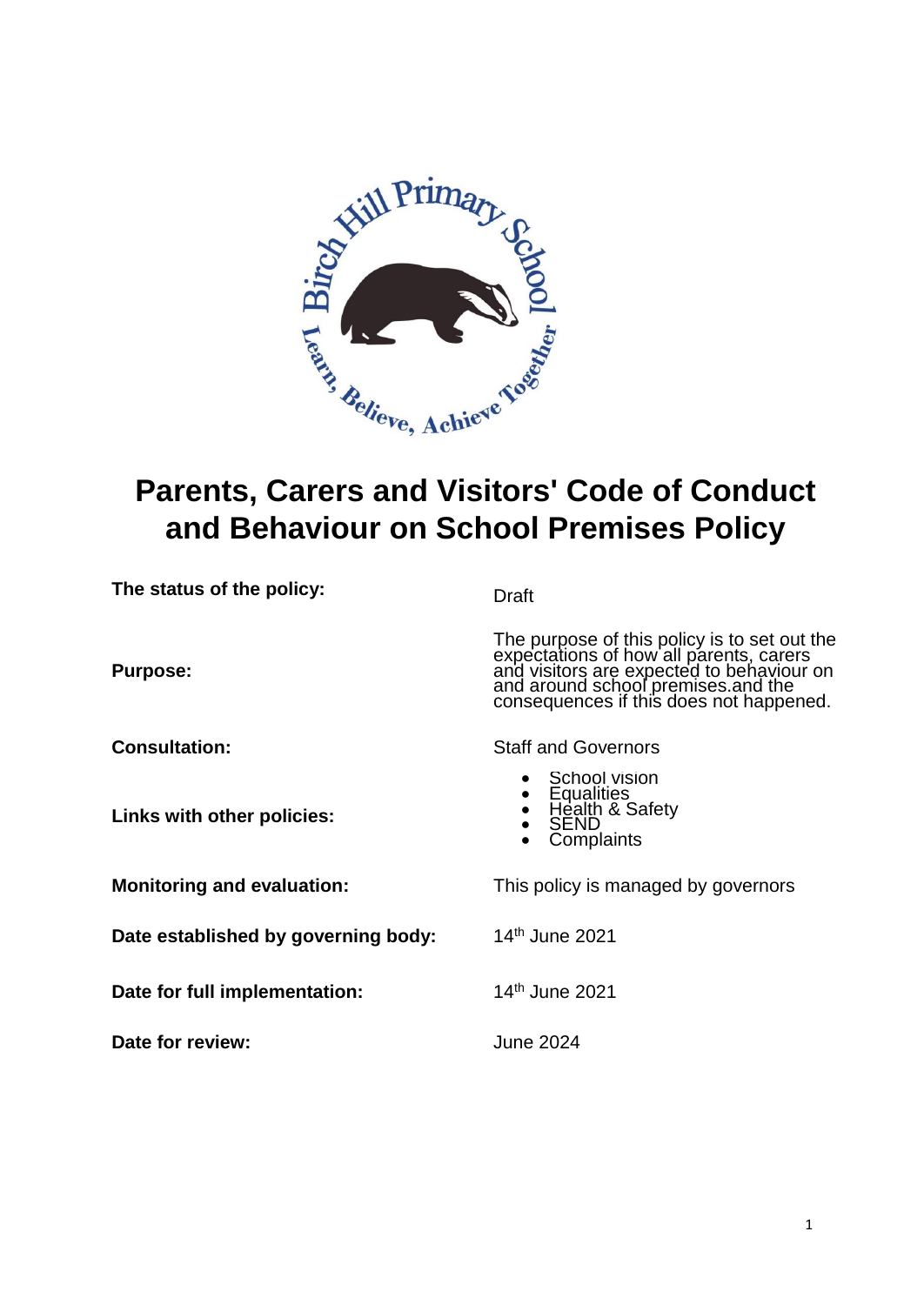# **PURPOSE AND SCOPE**

Our parents and carers recognise the importance that educating children is a process that involves partnership between parents and the school.

We welcome and encourage parents and carers to participate fully in the life of our school. This is the *TOGETHER* strand of our school **MOTTO – LEARN, BELIEVE ACHIEVE TOGETHER** 

The vast majority of the parents and carers are keen to work with us and are supportive of the school's work. If a parent or carer has concerns we will always listen and seek to address them.

We expect all members of our school community to behave in a reasonable way but unfortunately, there are occasions when behaviour by parents, carers and visitors to the school is considered unacceptable. This policy outlines the steps that will be taken in those circumstances.

## **PARENTS, CARERS AND VISITORS CODE OF CONDUCT**

In order to bring about a resolution to any issue, we expect:

- Everyone involved must put the child's needs first.
- Understand that both school staff teachers and parents/carers need to work together for the benefit of their children.
- Demonstrate that all members of the school community should be treated with respect and therefore set a good example in their own speech and behaviour.
- Seek to clarify a child's version of events with the school's.
- Manage their emotions, frustrations and temper.
- Correct their own child's behaviour especially in public where it could otherwise lead to conflict, aggressive behaviour or unsafe behaviour.
- Approach the school to help resolve any issues of concern.
- Avoid using staff as threats to reprimand children's behaviour.

# **TYPES OF UNACCEPTABLE BEHAVIOUR**

In order to ensure school is a safe environment the school will not tolerate parents, carers and visitors exhibiting the following:

- Disruptive behaviour or disorderly conduct which interferes or threatens to interfere with the operation of a classroom, office or any other area of the school grounds.
- Using loud/or offensive language, shouting, swearing, cursing, using profane language, attempting to physically intimidate, use of aggressive hand gestures or displaying temper.
- Attempting to physically intimidate, use of aggressive hand gestures or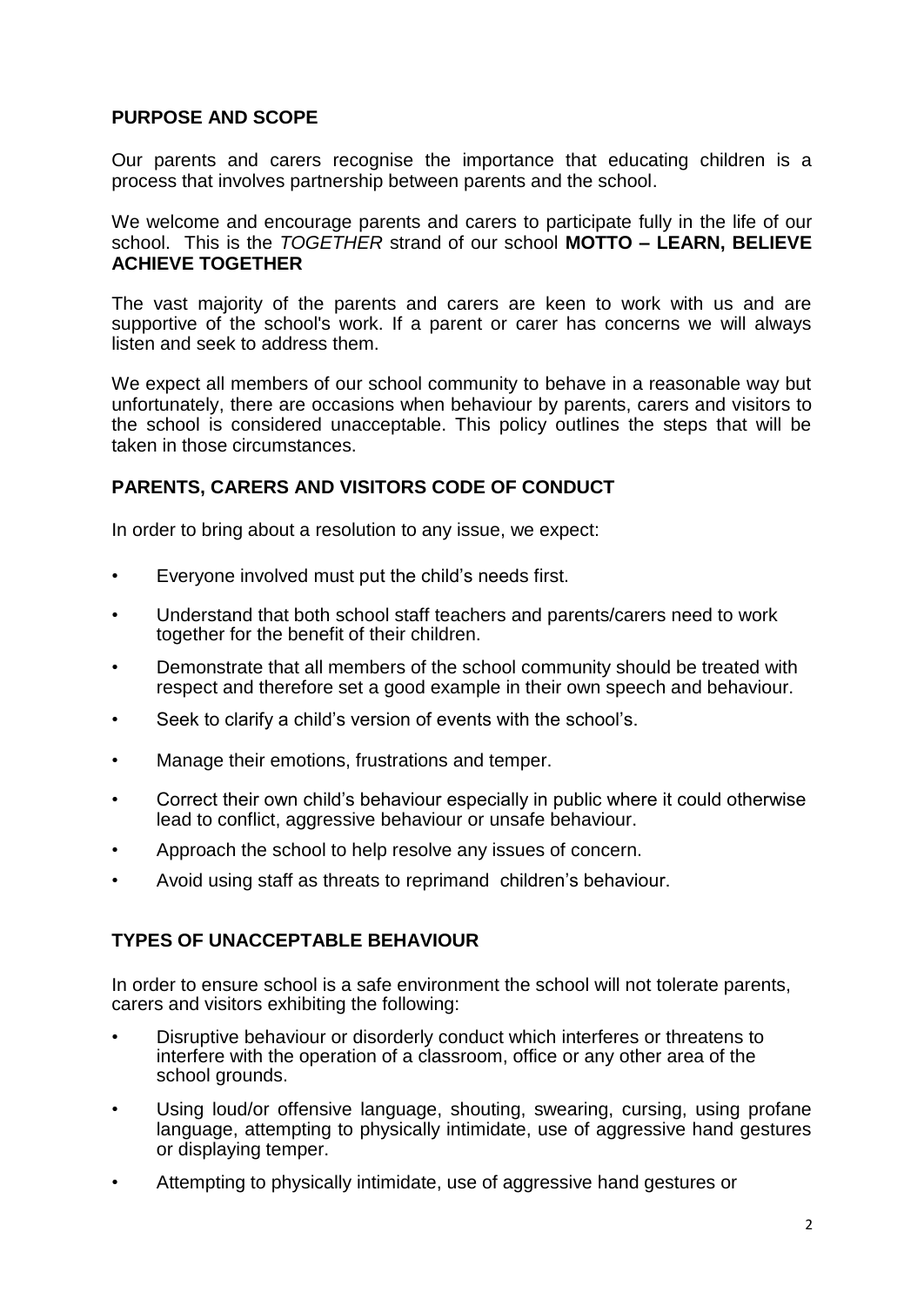- Threatening to harm a member of school staff, visitor, fellow parent/carer or pupil regardless of whether or not the behaviour constitutes a criminal offence.
- Damaging or destroying school property.
- Sending abusive, threatening or derogatory e-mails or text/voicemail/phone messages, social media posts, or other written communications.
- Defamation of the school or staff character social media / networking sites (such as Facebook).
- The use of physical aggression towards another adult or child. This includes physical punishment against your own child on school premises.
- Approaching someone else's child in order to discuss or chastise them because of their actions towards your own children.
- Smoke or consume alcohol or illegal drugs on school premises.
- Come to school intoxicated, smelling of alcohol or illegal drugs.
- Dogs being brought on to school premises with the exception of assistance dogs.

#### **STEPS TO BE TAKEN IF AN INCIDENT OCCURS**

#### **STEP 1:** VERBAL WARNING

The headteacher (or member of SLT) will speak to the person or persons perpetrating such an incident, privately. It will be put to them that such behaviour is unacceptable and will not be tolerated. Assurances will be sought that such an incident will not be repeated. It will be stressed on this occasion that repetition of such an incident will result in further more serious action being taken.

If the headteacher has been subject to abuse this will be done by the chair of governors (or another appointed governor).

#### **STEP 2:** WRITTEN WARNING

If a second incident occurs involving the same person or persons, the headteacher will write to the adult(s) informing them once again that this conduct is unacceptable. As for Step 1, if the headteacher has been subject to abuse this will be done by the chair of governors or other appointed governor.

NB: Any incidents of violent, or threatening conduct would immediately proceed to step 5. At any stage, the school may report serious incidents of abusive and threatening behaviour to the Local Authority. The school has a statutory responsibility to report any racist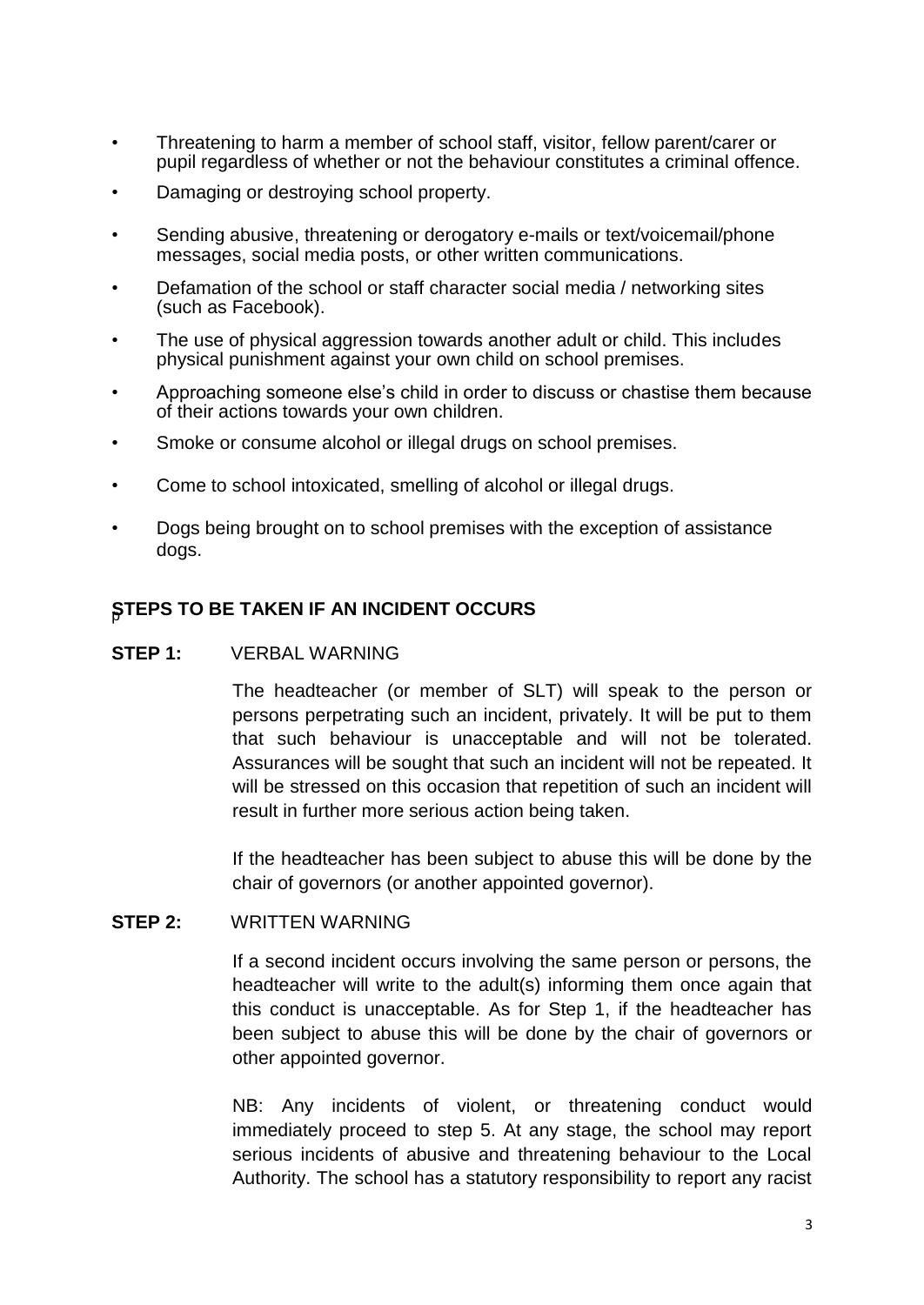or discriminatory incidents to the Local Authority. Any act of actual or threatened violence will be referred to the police immediately. See STEP 2 example letter.

#### **STEP 3:** FINAL WRITTEN WARNING

If a third incident occurs involving the same person or persons, the chair of governors or other appointed independent governor, will write to the adult(s) giving a final warning that this abusive and threatening behaviour is unacceptable, and that a repetition of this conduct will leave the governors no option but to take further action.

#### **STEP 4:** EXCLUSION FROM SCHOOL PREMISES

If such an incident recurs or if an initial incident is considered serious enough, the chair of governors (or other appointed governor) would enforce an exclusion from school premises.

#### **STEP 5:** REMOVAL BY POLICE

If, following a decision to exclude a person from the school premises, that person persists in entering school premises, they may be removed by the police as a trespasser under Section 547 of the Education Act 1996 and charged with an offence under the Public Order Act 1986.

All parents, even if excluded from school premises, are not excluded from the rights to access to school and have a right to seek an appointment to speak to school staff about their child's educational progress.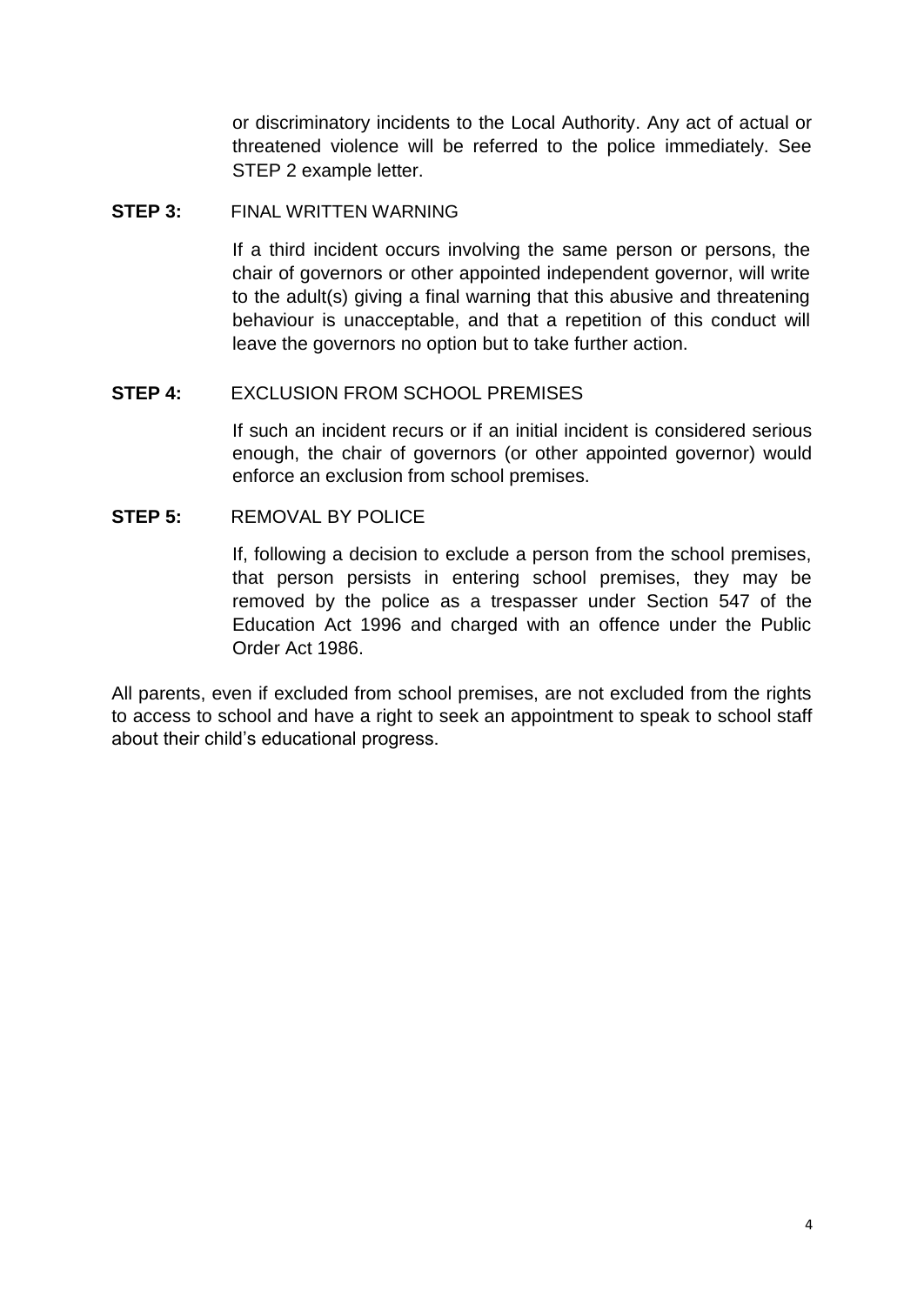# **STEP 2 LETTER**

**This is an example of a warning letter to be sent to a parent, carer or visitor who has caused a disturbance at the school. The actual wording may need to be varied according to the circumstances. It is advisable to discuss the matter with the LA before sending such a letter.**

Dear

It has been reported to me that you have caused a disturbance on Birch Hill Primary School's premises on (date).

We have spoken privately about your unacceptable behaviour in the past and you reassured me (or member of the SLT) that such an incident would not be repeated.

On this occasion, your behaviour has upset (who or a number of members of staff, pupils, etc) who were present.

(Optional) If you are unhappy about any aspect of your child's education then we can arrange to have a meeting at an appropriate time and place.

This letter serves as a written warning, in accordance with our Parents, Carers & Visitors Code of Conduct and Unacceptable Behaviour on School Premises Policy. I must inform you that any repetition of such behaviour could lead to an immediate withdrawal of permission for you to enter the school premises.

Should you wish to discuss the content of this letter, please make an appointment to see me via the school office.

Yours sincerely

cc: Chair of Governors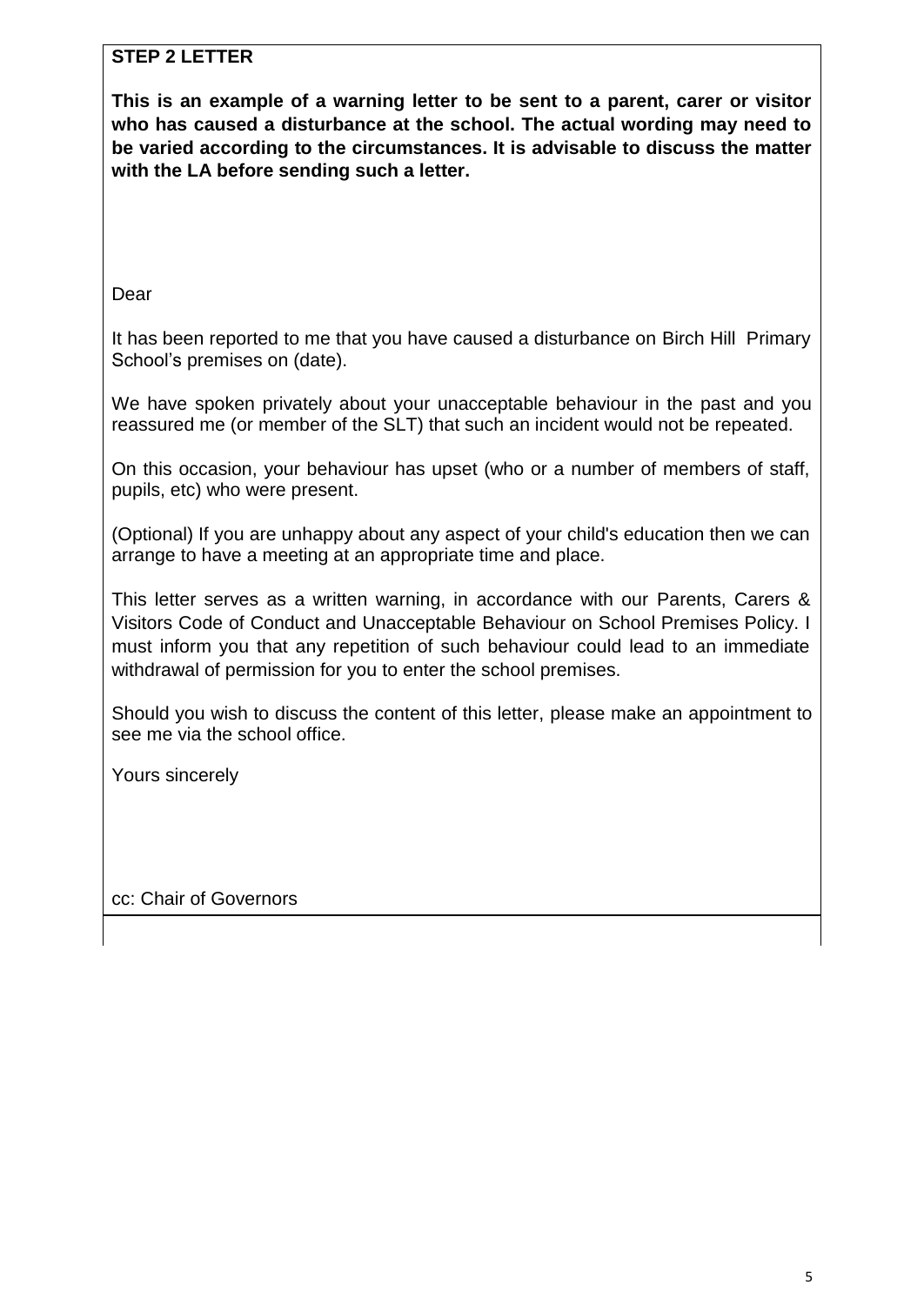# **STEP 3 LETTER**

**This is an example of a warning letter to be sent to a parent, carer or visitor who has caused a disturbance at the school. The actual wording may need to be varied according to the circumstances. It is advisable to discuss the matter with the LA before sending such a letter.**

Dear

I have received a report from the Headteacher of Birch Hill Primary School about your unacceptable conduct on (date).

(Provide a brief summary of the incident and its effect on staff and pupils)

I note that you have had a private conversation and a written warning about your conduct in the past.

I must inform you that the governors will not tolerate conduct of this nature and will act to defend school staff and pupils.

(Optional) If you are unhappy about any aspect of your child's education then you can arrange to have a meeting with the Headteacher at an appropriate time and place.

This letter serves as a final written warning, in accordance with our Parents, Carers & Visitors Code of Conduct and Unacceptable Behaviour on School Premises Policy. I must inform you that any repetition of such behaviour will lead to an immediate withdrawal of permission for you to enter the school premises.

Should you wish to discuss the content of this letter, please make an appointment to see me via the school office.

Yours sincerely

cc: Headteacher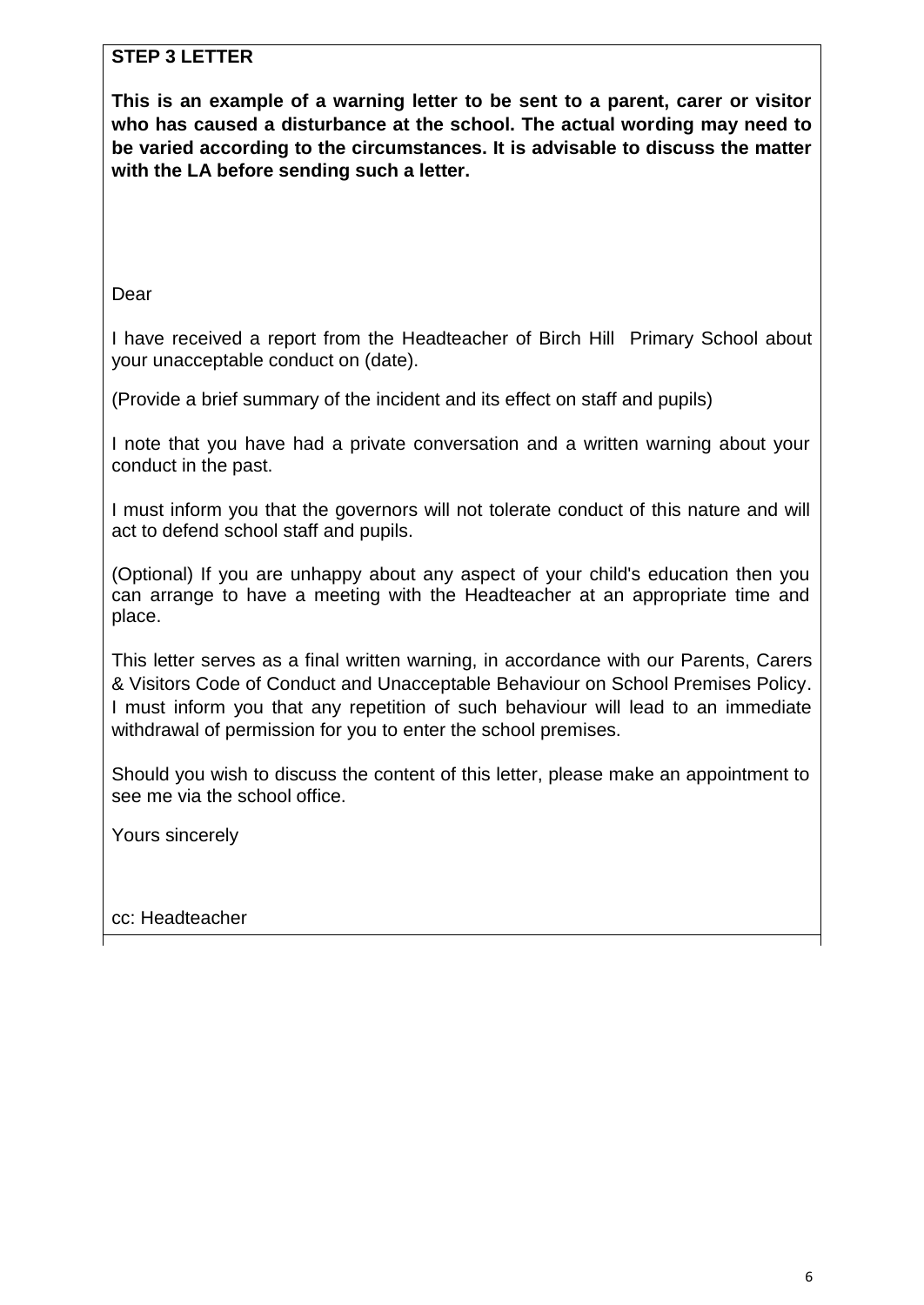# **STEP 4 LETTER 1**

**This is an example of an initial ban letter to be sent to a parent, carer or visitor who has caused a disturbance at the school. The actual wording may need to be varied according to the circumstances. The matter must be discussed with the LA before sending such a letter.**

At this stage, the ban takes effect immediately, but as the letter indicates, the parent must be enabled to make representations. A period of a week is recommended to allow for this, at the end of which the chair of governors should consider any representations made, then make a decision to either confirm the ban or discontinue it.

Dear

I have received a report from the Headteacher of Birch Hill Primary School about your unacceptable conduct on (date). (Provide a brief summary of the incident and its effect on staff and pupils)

I note that you have had a private conversation and a written warning about your conduct in the past.

I must inform you that the governors will not tolerate conduct of this nature and will act to defend school staff and pupils. On the advice of the Headteacher, I am therefore instructing you that until I have reviewed this incident, you are not to reappear on the school premises. If you do not comply with this instruction, I shall arrange for you to be removed from the premises. If you cause a nuisance or disturbance on the premises you may be prosecuted under section 547 of the Education Act 1996; if convicted under this section, you are currently liable to a fine of £500.

Special arrangements can be made for you to meet with the Headteacher, if necessary, but this may only be with the written permission of the governors. The withdrawal of permission for you to enter the school premises takes effect immediately and will be in place for (insert days) school days in the first instance. I still need to decide whether it is appropriate to confirm this decision. Before I do, I wish to give you an opportunity to write to me with any comments or observations of your own in relation to the report that I have received from the Headteacher. These comments may be to challenge or explain the facts of the incident, to express regret and give assurances about your future good conduct.

To enable me to take a decision on this matter, please send me any written comments you wish to make by (**date 10 school days from date of letter).** If, on receipt of your comments, I consider that my decision should be confirmed, you will be supplied with details of how to pursue a review of your case.

Yours sincerely

cc: Headteacher and LA